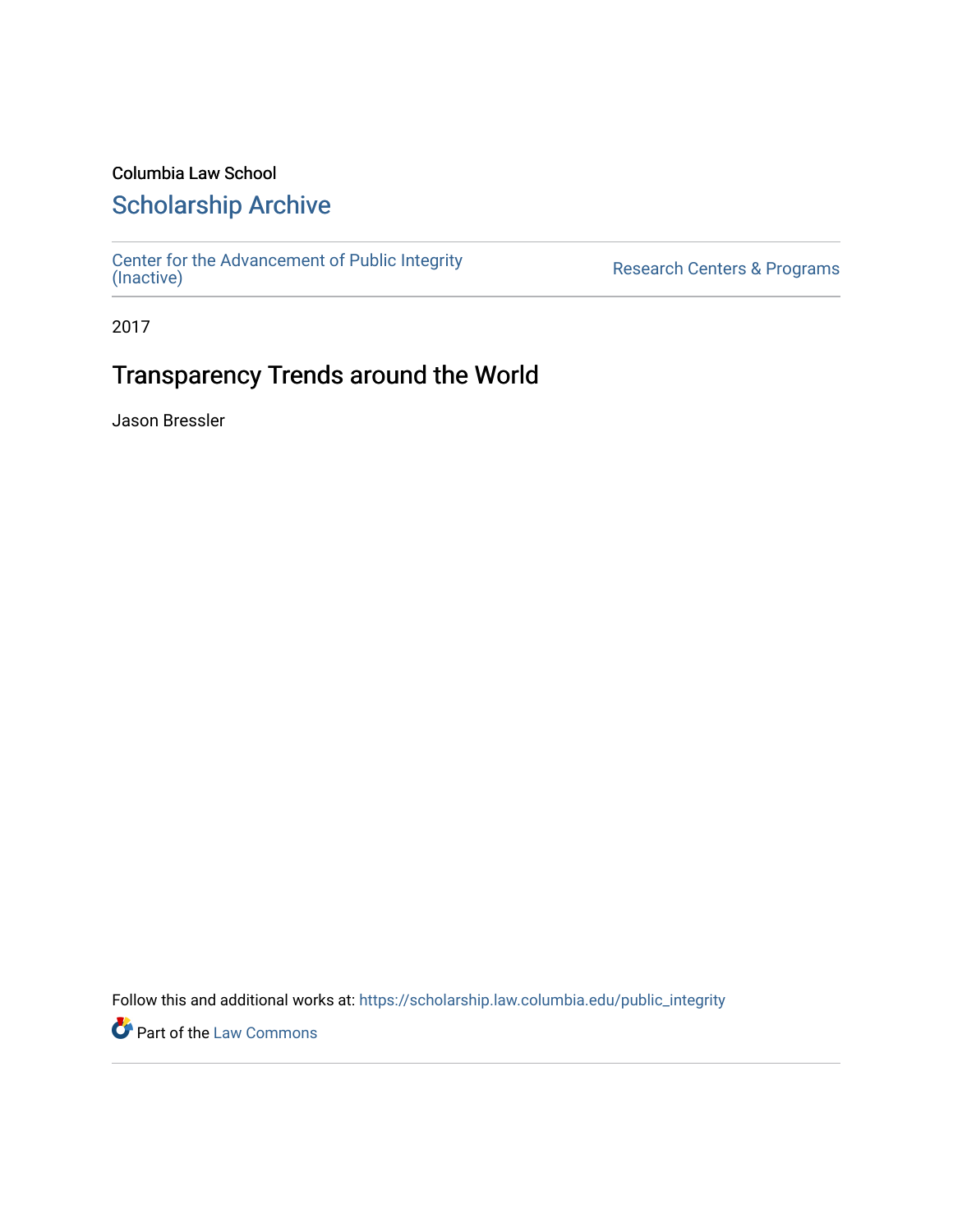# Transparency Trends around the World

In June 2017, CAPI presented the second installment of our signature conference, Global Cities II, which brought together anti-corruption leaders from government and civil society worldwide, including delegates from Bogotá, Cape Town, London, Melbourne, Miami, Montréal, New York, Paris, Rio de Janeiro, and San Francisco, to discuss important topics such as using data analytics to combat corruption, government transparency, enforcement challenges and victories, and innovations in oversight. Videos and other materials from Global Cities II can be found [here.](https://www.law.columbia.edu/public-integrity/conferences-and-events/upcoming-events/global-cities-ii)

#### **Original CAPI Publication:**

This brief was prepared by the Center for the Advancement of Public Integrity at Columbia Law School. We can be reached at [CAPI@law.columbia.edu.](mailto:CAPI@law.columbia.edu)

CAPI would like to thank Jason Bressler, CAPI summer research intern and Columbia Law School student, for his authorship of this brief.

#### **Introduction**

The panel entitled Transparency Trends around the World consisted of presentations by three public officials whose governments are actively using transparency to combat corruption: Damien Botteghi, the Director of Legal Affairs for the Office of the Mayor in Paris; Jamie Torres Melo, the Ombudsman for Bogotá; and Nishendra Moodley, the Leader of Governance Component of the City Support Programme for the National Treasury of South Africa. The presentations provided insight into how different governments are answering two key questions: first, what information needs to be collected to ensure public integrity; and second, how should this information be displayed to the public, so as to maximize citizens' understanding and engagement. PowerPoint presentations and videos of the Transparency Trends panel can be found [here.](https://www.law.columbia.edu/public-integrity/transparency-trends-around-world)

### **Damien Botteghi, Director of Legal Affairs in the Office of Mayor Hidalgo, Paris**

[Damien Botteghi's presentation](https://www.law.columbia.edu/sites/default/files/microsites/public-integrity/170606_damien_botteghi_-_capi_gc2_deck_1.pdf) focused on Paris's asset and interest disclosure system as well as its lobbyist reform laws. In Paris, all public officials, as well as agency directors and assistant directors, must declare all *assets* upon entering and exiting public service. The information to be disclosed includes real estate assets, financial investments, and bank accounts – with inaccurate reporting potentially resulting in criminal sanctions. This policy not only helps to detect corruption, but, like most anti-corruption policies, it deters corruption as well. A public official will be less likely to accept a bribe if he knows that any change in his assets could result in a red flag, which would lead to a closer investigation of his activities. *Interest* disclosures, on the other hand, deal less with corruption and more with preventing conflicts of interest. The theory is, quite simply, that if the government is aware of the interests of public officials through these disclosures (pecuniary interests, volunteer work, memberships, etc.), then officials will only be permitted to work on projects that do not raise any potential conflicts. These asset and interest disclosures are provided confidentially to the government and are not publicly released, so while these regulations make public officials' potentially problematic information transparent to the government, that transparency does not extend all the way to citizens and other non-governmental watchdogs.

Transparency in terms of providing greater information to the public does, however, play a more essential role in new *lobbying* regulation reform that affects Paris. Under these rules, a nationwide mandate requires all people regularly engaged in lobbyist activities to register in a public database. In the database, the lobbyist must describe the full scope of his lobbying activities for the relevant time period, including the number of employees he had, the amount of money he spent on lobbying activities, and any meetings he had with public officials and/or their staffs. Additionally, Paris is considering experimenting with a lobbying calendar, whereby public officials would be required to make public not only all of their formal meetings with registered lobbyists, but their informal meetings as well. Examples of reported attendees at such "informal" meetings might be heads of companies, or others who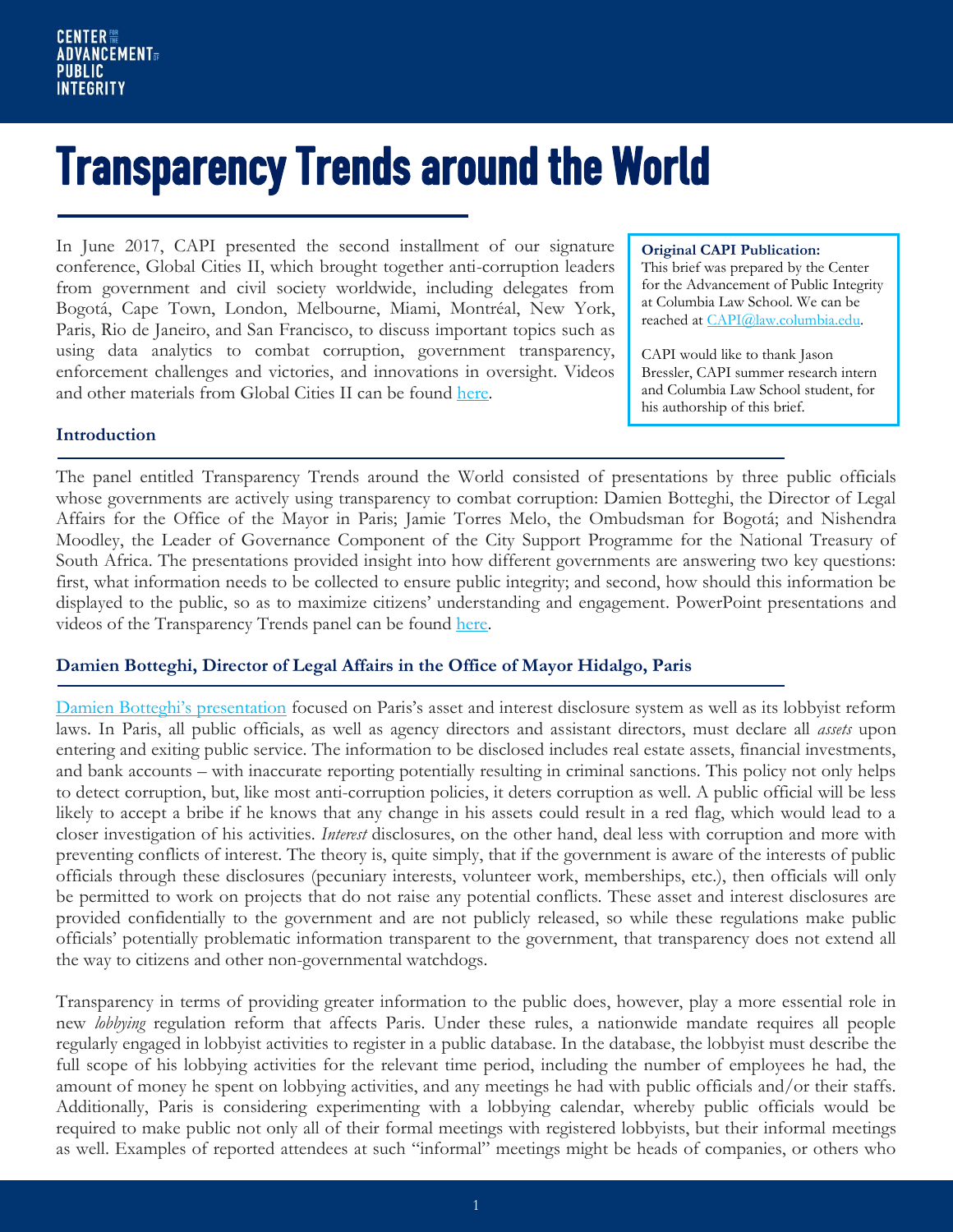are not lobbyists but are seeking to influence policy decisions. Damien emphasized that in the government's view, providing public access to the lobbying information, as opposed to just having the government collect this information, was a key component of the legislation. Public access allows the citizenry to be informed, which is a prerequisite for meaningful action.

## **Jaime Torres Melo, Ombudsman of Bogotá**

[Jamie Torres Melo's presentation](https://www.law.columbia.edu/sites/default/files/microsites/public-integrity/170606_jaime_torres_melo_-_capi_gc2_deck.pdf) centered on how the Ombudsman's Office for Bogotá attempts to use input from citizens as well its own fact finding to advise the Mayor on anti-corruption and anti-waste policies. The Ombudsman's Office has jurisdiction over all city organizations, with the exception of the City Council, but does not have the power to launch criminal investigations into any of them. Instead, the Ombudsman's role is strictly administrative. In light of the Office's role, its vast jurisdiction, and its limited resources, Melo noted that it is beneficial to encourage, and rely upon, public engagement. But for the public to contribute substantively to preventing corruption, they must first be given the requisite information on government activities. To this end, Melo's office collects – and releases to the public – data pertaining to each agency that is relevant to helping citizens evaluate the agency's effectiveness. Examples include complaints against the agencies, budget information, and other data bearing on the agencies' performance. Melo stated that the public's interest in how tax dollars are being spent will motivate citizens to analyze the data provided and develop constructive suggestions for how the agencies could operate more efficiently.

The second part of the equation, Melo explained, is to listen to the suggestions by the public and work to incorporate them into prospective policy decisions. Engaging the public does not mean only searching for public *suggestions*, however; it also means attempting to gauge public *perception*. Melo plans to harness public perception into a *transparency index*: a system of rating Bogotá's agencies, based on surveys of how the public perceives the agencies' performance. While this index may not correlate perfectly with the agency's actual performance, Melo believes that it is a good way of indicating to city government which agencies are in need of change. Ultimately, Melo's faith in the benefits of harnessing public knowledge and opinion lead him to recognize the importance of transparency in government, to the benefit of Bogotá as a whole.

# **Nishendra Moodley, Leader of Governance Component of the City Support Programme at the National Treasury of South Africa**

Lastly, [Nishendra Moodley](https://www.law.columbia.edu/sites/default/files/microsites/public-integrity/csp_presentation_to_capi_global_cities_ii_20170608_final_nm.pdf) focused on his department's efforts to combat the substantial waste occurring in South Africa's local governments. The key to reducing government waste, Moodley concluded, is to supplement strong central oversight, which already exists in South Africa, with increased *public accountability*. Moodley believes that increasing public accountability can be accomplished through the Municipal Money Portal, a website containing significant amounts of government data that is easily accessible to the public. The portal aims not only to *educate* the public on government activities, but to *enable* the public to detect corruption and waste on its own.

Crucial to achieving these goals has been Moodley's agency's partnerships with NGOs. These NGOs provide the skills and resources necessary to analyze complex data and then present the data in an easy to understand format. In order for this information to reach as broad an audience as possible, Moodley's agency focuses on how the content is *displayed* as well as how it can best be *distributed*. Moodley maximizes his potential audience by publishing the content in video as well as written form, and by creating the content in five different languages – decreasing the chances that people will be excluded due to literacy or language barriers. On the distribution end, all content can be easily shared via social media; and for those without access to the internet, the written report cards can be printed and handed out at town hall meetings or hung up as posters.